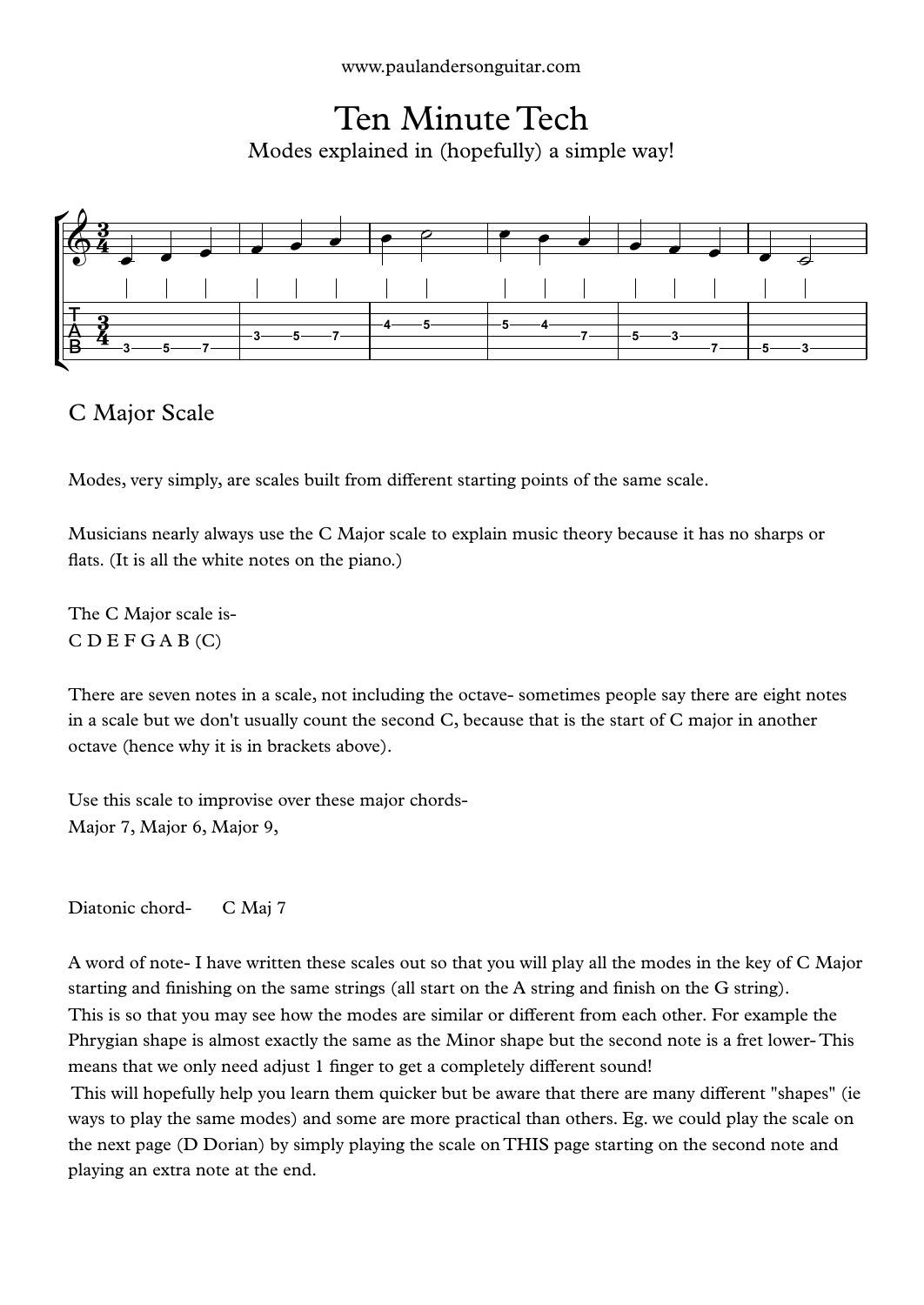

### D Dorian scale

If we play the C Major scale but start on the second note of the scale- D, and finish on a D- we have a different sounding scale.

This can be done for every note of the scale.

The D Dorian scale is- D EF G A B C (D)

Use this to improvise over- Minor 7, Minor 6

Diatonic chord- D Min 7

A second note- It is perfectly normal for all of this to sound like double-dutch to you! Don't worry. Only by playing them, messing around with them, and developing as a musician will these start to really make sense!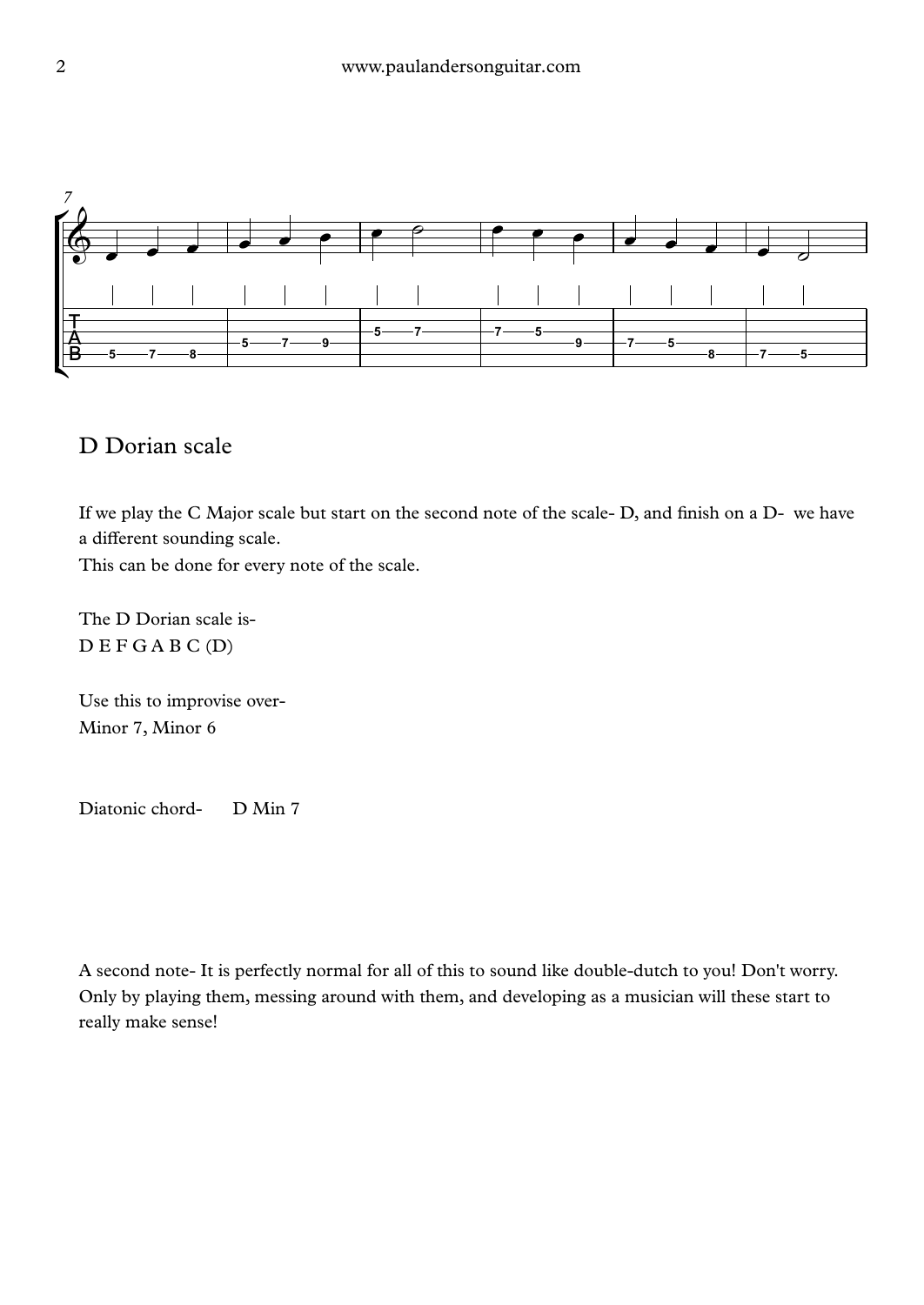

### E Phrygian Scale

If we start on the third step of the Major scale we get the Phrygian scale. In this case- E Phrygian.

The E Phyrgian Scale is- E F G A B C D (E)

Use this to improvise over- Minor 7 or Dominant 7th for a very Spanish sound.

Diatonic chord- E Min 7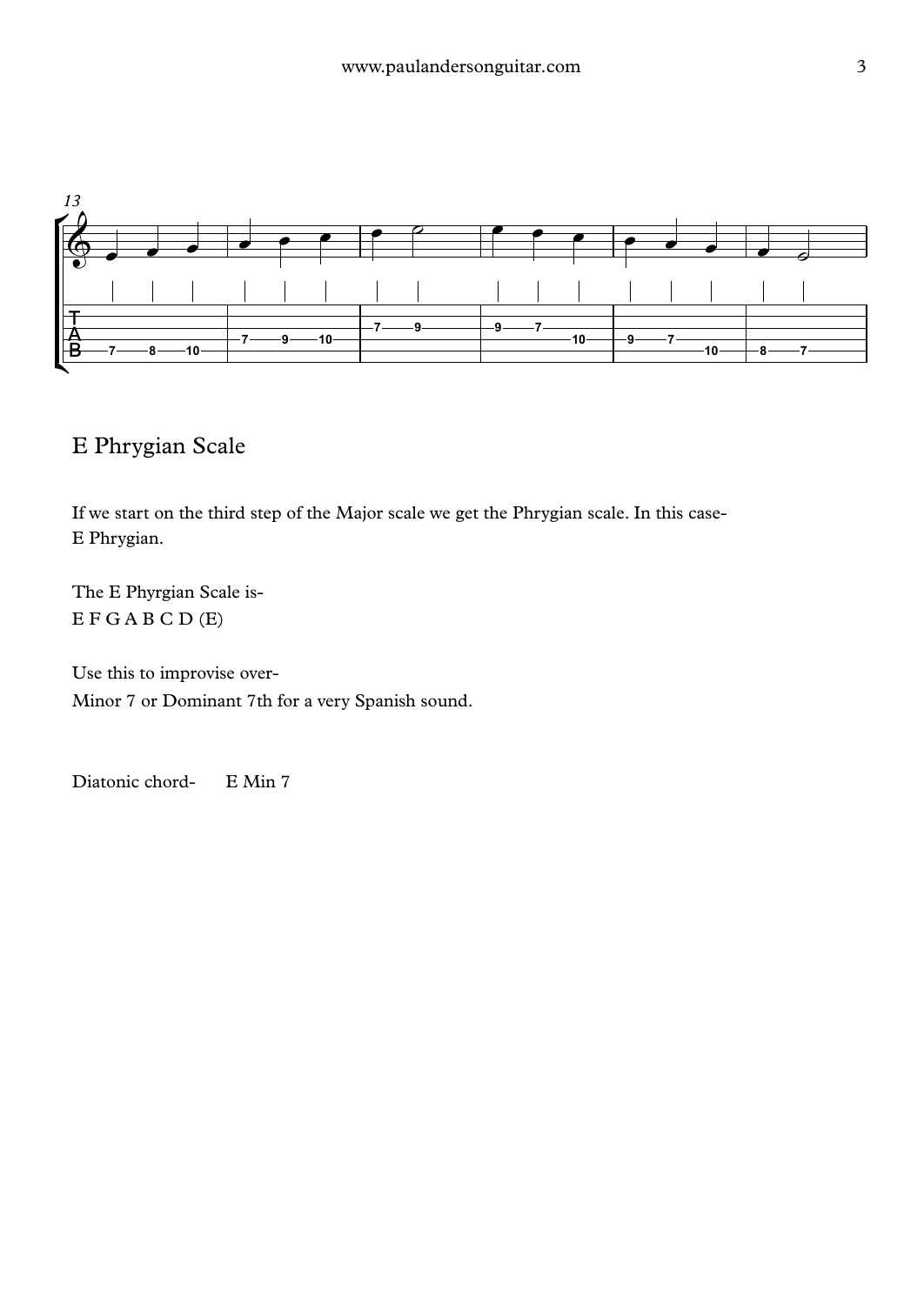

## F Lydian Scale

The fourth step of the Major scale.

The F Lydian Scale is- F G A B C D E (F)

Use this to improvise over- Major 7, Major 7 b5, (amongst others)

Diatonic chord- F Maj 7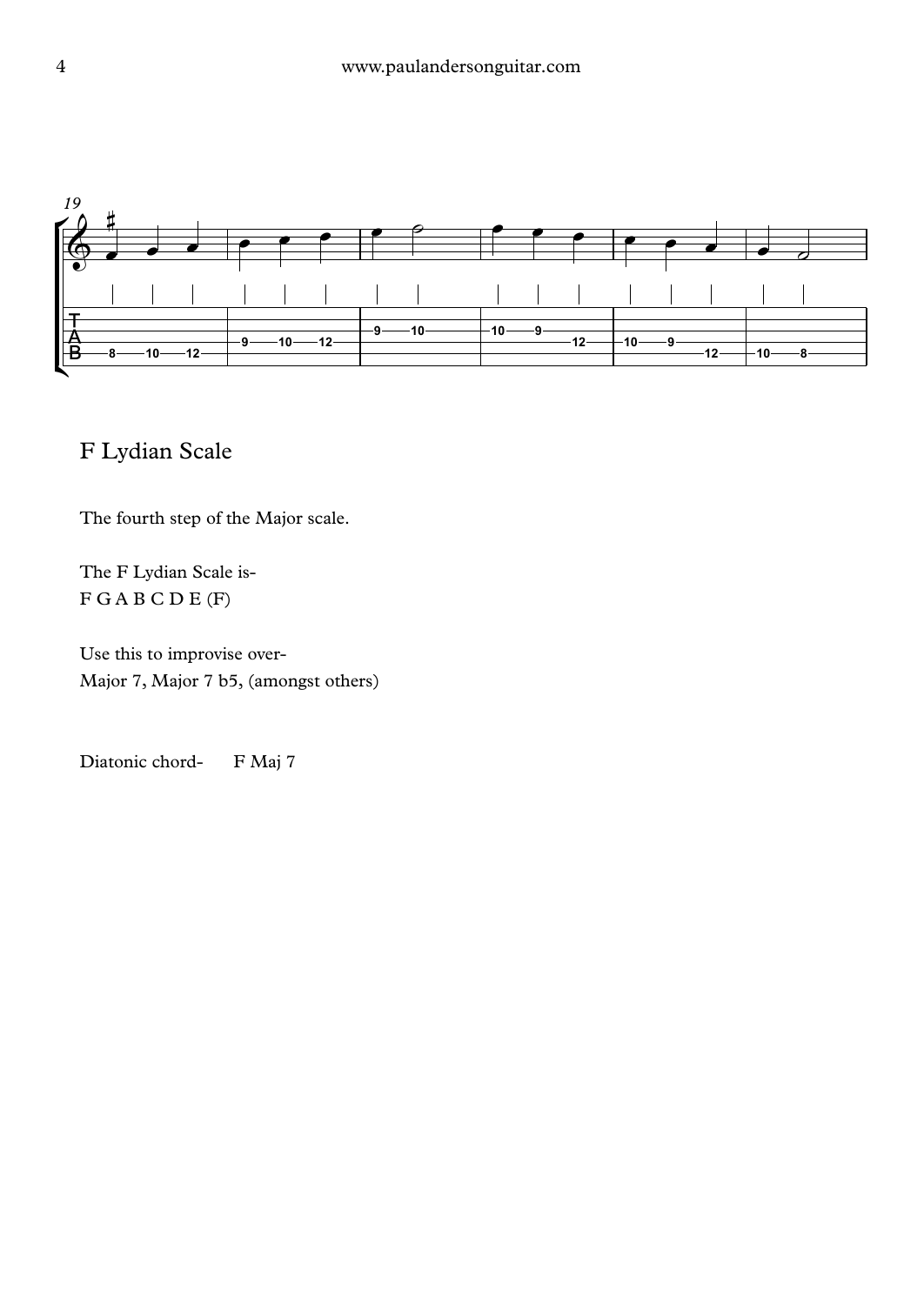

#### G Mixolydian Scale

The fifth step of the major scale.

The G Mixolydian Scale is- G A B C D EF (G)

Use this to improvise- Dominant 7 chords

Diatonic chord- G Dom 7 (Also know as G Dominant 7 or just G7)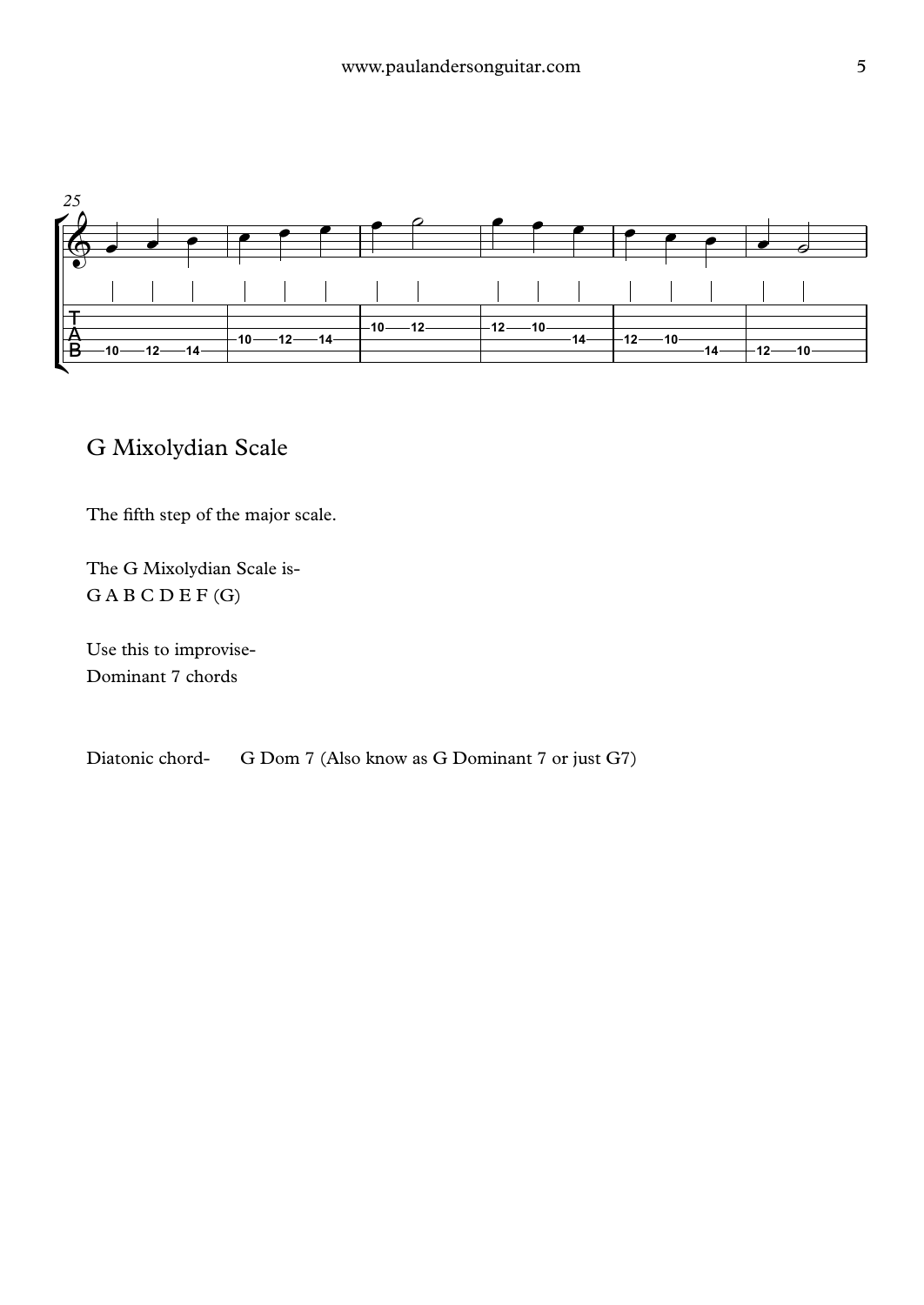

## A Minor Scale

(Also referred to as the A Natural minor or the Aeolian Scale).

This is the relative Minor. (see seperate download on relative Major/Minor) It is the sixth step of the Major scale.

The A Minor scale is- A B C D EF G (A)

Use this to improvise over- Minor, Minor 7

Diatonic chord- A Min 7